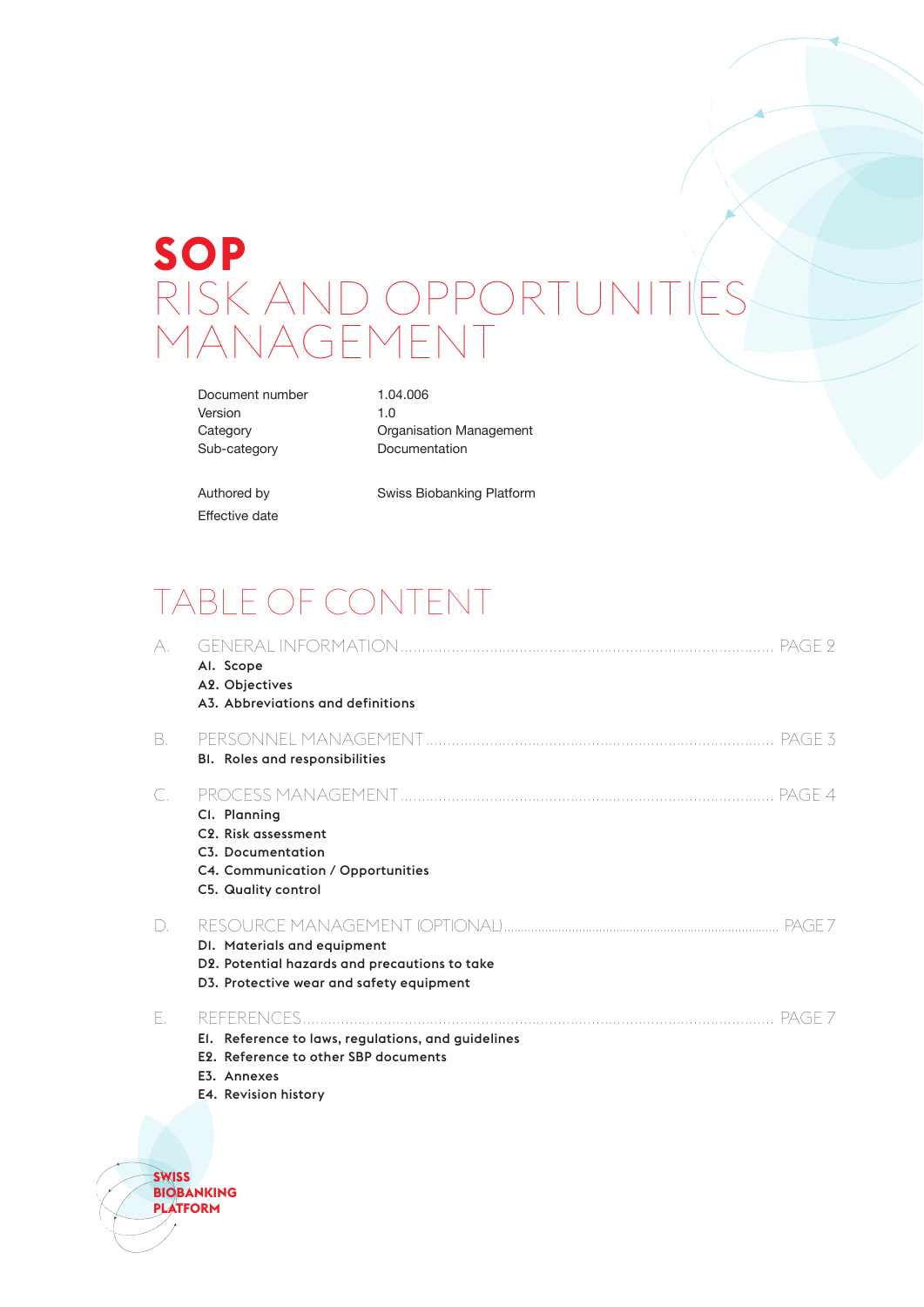# <span id="page-1-0"></span>A. GENERAL INFORMATION

### **A1. SCOPE**

SBP SOPs are based on Good Biobanking Practices<sup>1</sup> and should serve as reference guidance for biobanks to develop site-specific Work Instructions.

In particular, this SOP provides insights into the biobank risk and opportunities management procedure, including:

- **>** Identification of hazards that may cause harm to people (biosafety) or that may impact biological material or quality objectives, data integrity, IT infrastructure security (data breach, data loss), compliance with governance/ethics/regulatory aspects or any re-lated areas.
- **>** Determination of the likeliness that each hazard will occur and the severity of the possible consequences.
- **>** Decision on actions to be taken to avoid hazards from occurring or to mitigate the risk.
- **>** Preparation of a contingency plan.
- **>** Opportunities arising from the taken actions and continuous improvement.

A risk-based approach is the basis of decision-making in the biobank and is performed at all stages of the biobanking processes. In this document, Failure Mode and Effect Analysis (FMEA) method was adapted to meet the ISO 20387 standard ("Biotechnology – Biobank-ing – General requirements for biobanking") requirements regarding risk management.

### **A2. OBJECTIVES**

- **>** Catalogue and prioritize all the possible hazards to the biobank.
- **>** Analyze the significance and likeliness of the identified risks.
- **>** Identify actions to minimize the risks.
- **>** Use risk analysis to create opportunities and determine the need for risk control related to a specific hazard.
- **>** Raise awareness about hazards (incl. ethics/regulatory aspects) and risks to decision-makers.
- **>** Determine and document the financial added value of risk mitigation in order to better understand the return on investment.

### **A3. ABBREVIATIONS AND DEFINITIONS**

When appropriate, a list of definitions and abbreviations should be included for terms used in the SOP.

For this document, the following abbreviations apply:

- **SBP** = Swiss Biobanking Platform
- **SOP** = Standard Operating Procedure
- **QR** = Quality Representative
- **FMEA** = Failure Mode Effect Analysis

#### **RIAS** = Risk Assessment

For this document, the following definitions apply:

**Contingency plan** = Plan describing the steps to follow if a risk occurs.

**Hazard** = Anything that cause harm to the biobank and its personnel, including technical, operational and organizational threats.

**Risk** = The chance that a hazard will cause harm.

**Risk assessment** = Exploring internal and external hazard and the consequences they have on the biobanking processes.

**Risk analysis** = Sub-component of the risk assessment, aiming at determining the probability of occurrence and consequences of risks. It is used as a basis to propose actions to decrease the chances of a risk to occur or decrease the impact of the risk if it occurs.

References for Good Biobanking Practices are the professional standards described in the document "Ethical, legal and professional com-pliance list for human research biobanks applicable in Switzerland", available on SBP website (www.swissbiobanking.ch).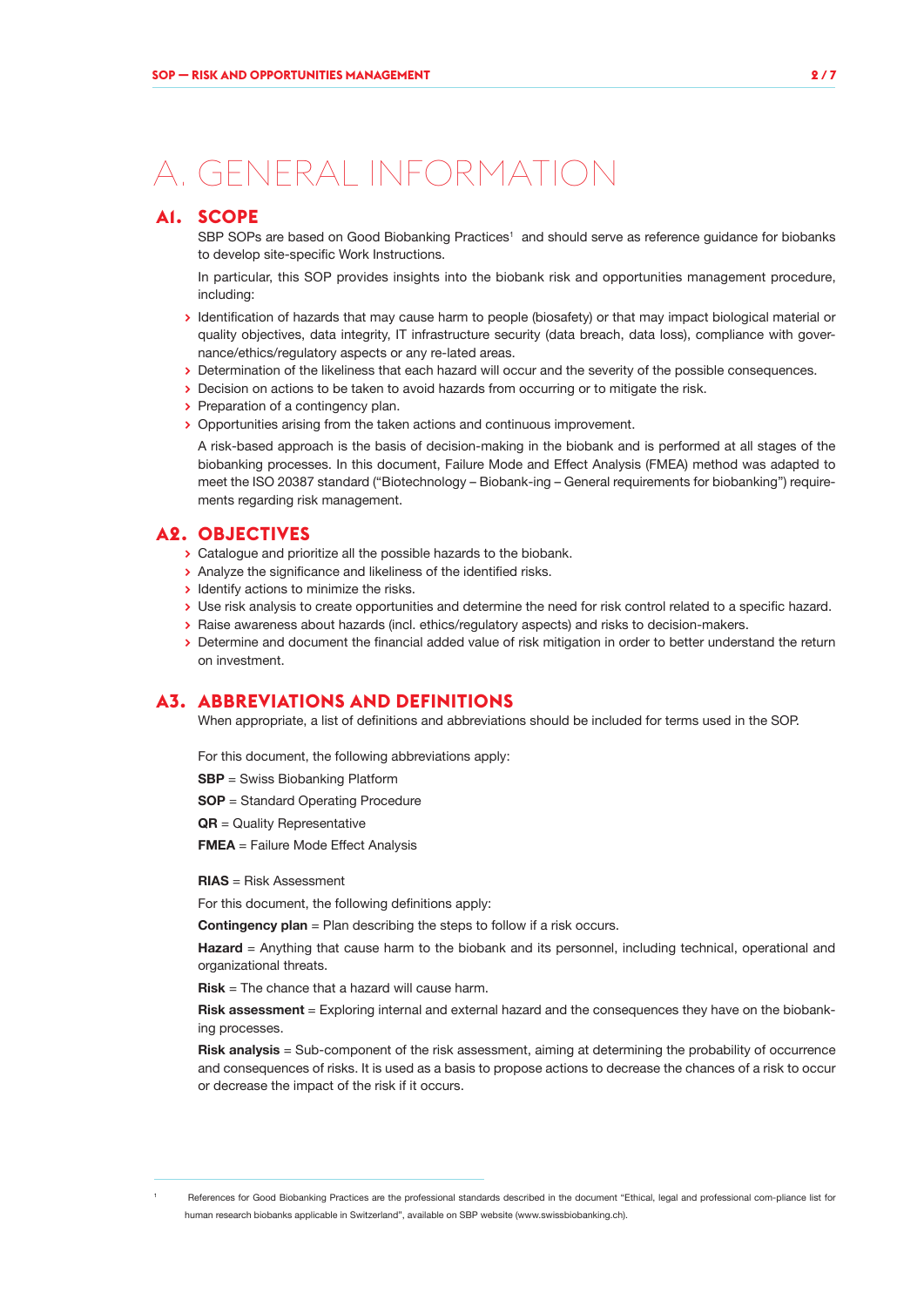# <span id="page-2-0"></span>B. PERSONNEL MANAGEMENT

# **B1. ROLES AND RESPONSIBILITIES**

| <b>Personnel</b>               | Responsibility / role <sup>2</sup>                                                                                                                                                                                                                                                                                                                                                                                                                                                                                                                        |  |  |
|--------------------------------|-----------------------------------------------------------------------------------------------------------------------------------------------------------------------------------------------------------------------------------------------------------------------------------------------------------------------------------------------------------------------------------------------------------------------------------------------------------------------------------------------------------------------------------------------------------|--|--|
| Biobank Director / Manager     | > Plan risk assessment and analysis.<br>> Appoint an adequate expert team to perform risk analysis.<br>> Participate to risk assessment, analysis and risk control processes<br>and approve the risk assessment report.<br>> Approve the contingency plan.                                                                                                                                                                                                                                                                                                |  |  |
| Qualified laboratory Personnel | > Report any new process / activity or modification of a process /<br>activity, or new hazard to the Biobank Director / Manager.<br>> Participate to risk assessment, analysis and risk control processes<br>and approve the risk assessment report and the contingency plan.                                                                                                                                                                                                                                                                             |  |  |
| <b>Quality Representative</b>  | > Coordinate risk assessment, analysis, control and moni-toring<br>processes.<br>> Document risk analysis results in a risk assessment report and<br>prepare a contingency plan.<br>> Coordinate the risk control process by appointing respon-sible<br>persons for the proposed actions and following up the proposed<br>actions at the end of the risk analysis, including risk monitoring.<br>Integrate risk assessment conclusions in the quality im-provement<br>strategy and in the management review.<br>> Organize annual risk assessment review. |  |  |

<sup>&</sup>lt;sup>2</sup> This list is not exhaustive and should be adapted depending on the biobank strategy and available resources.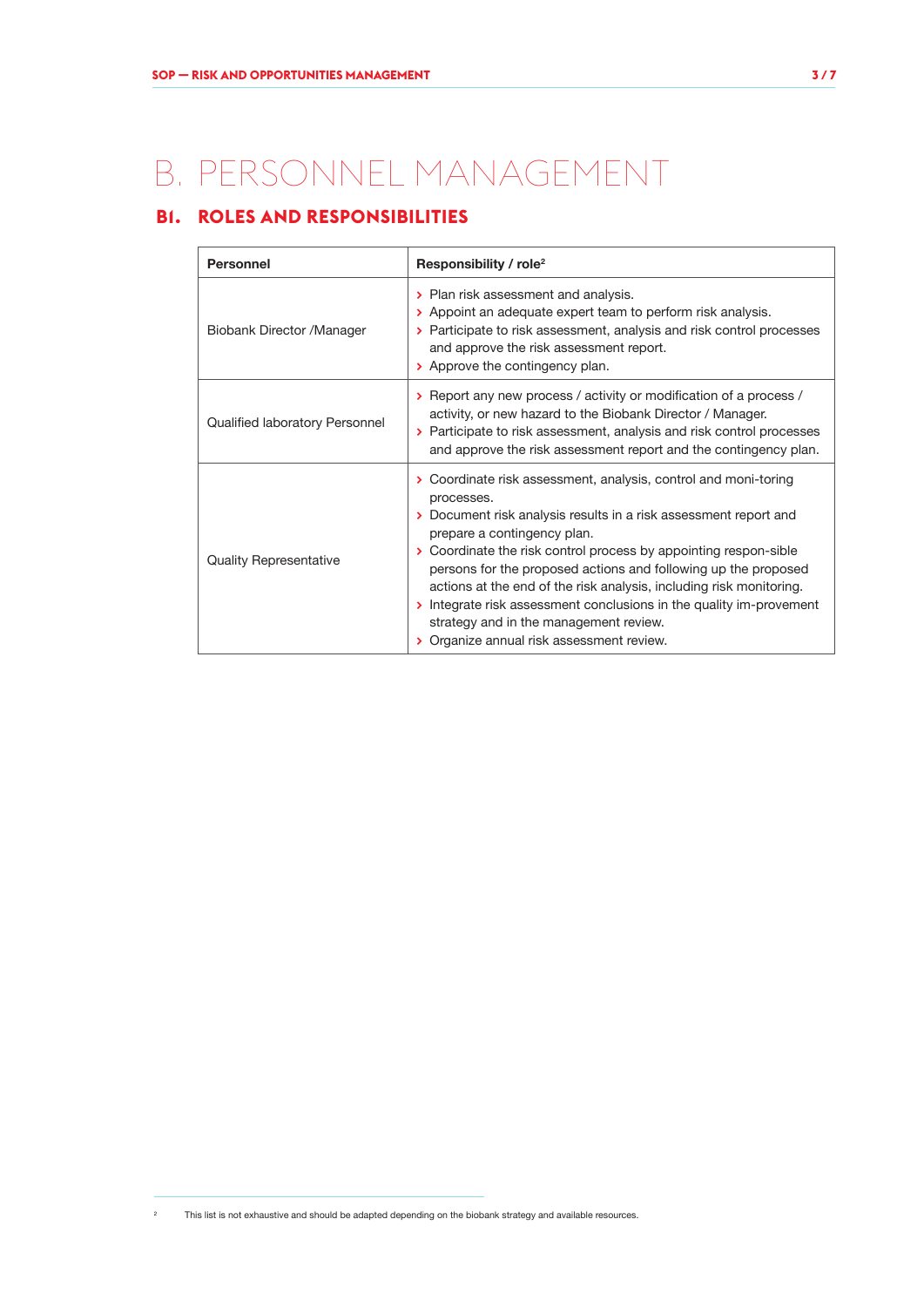# <span id="page-3-0"></span>PROCESS MANAGEMENT



### **C1. PLANNING**

Risk assessment and analysis should be performed before introducing new processes or activities, before implementing changes in existing processes or activities, or when the biobank identifies a new hazard.

Changes in existing processes or activities include (the provided list is not exhaustive):

- **>** Collection/processing of samples from new specimens
- **>** New critical instrument (e.g.: freezer, pipetting robot)
- **>** New laboratory method available
- **>** Transport of samples to another storage facility
- **>** New critical reagent available

The biobank manager should plan the risk assessment and analysis by defining:

- **>** The scope of the RIAS (hazards/risks identification, location and who it concerns)
- **>** The resources needed: a competent team of experts should be appointed, who have adequate knowledge of the situation being studied.
- **>** The policies and SOPs impacted, if applicable.
- **>** The risk assessment project timeline.

Annually, the quality representative organizes risk assessment review by contacting the biobank manager and the expert team.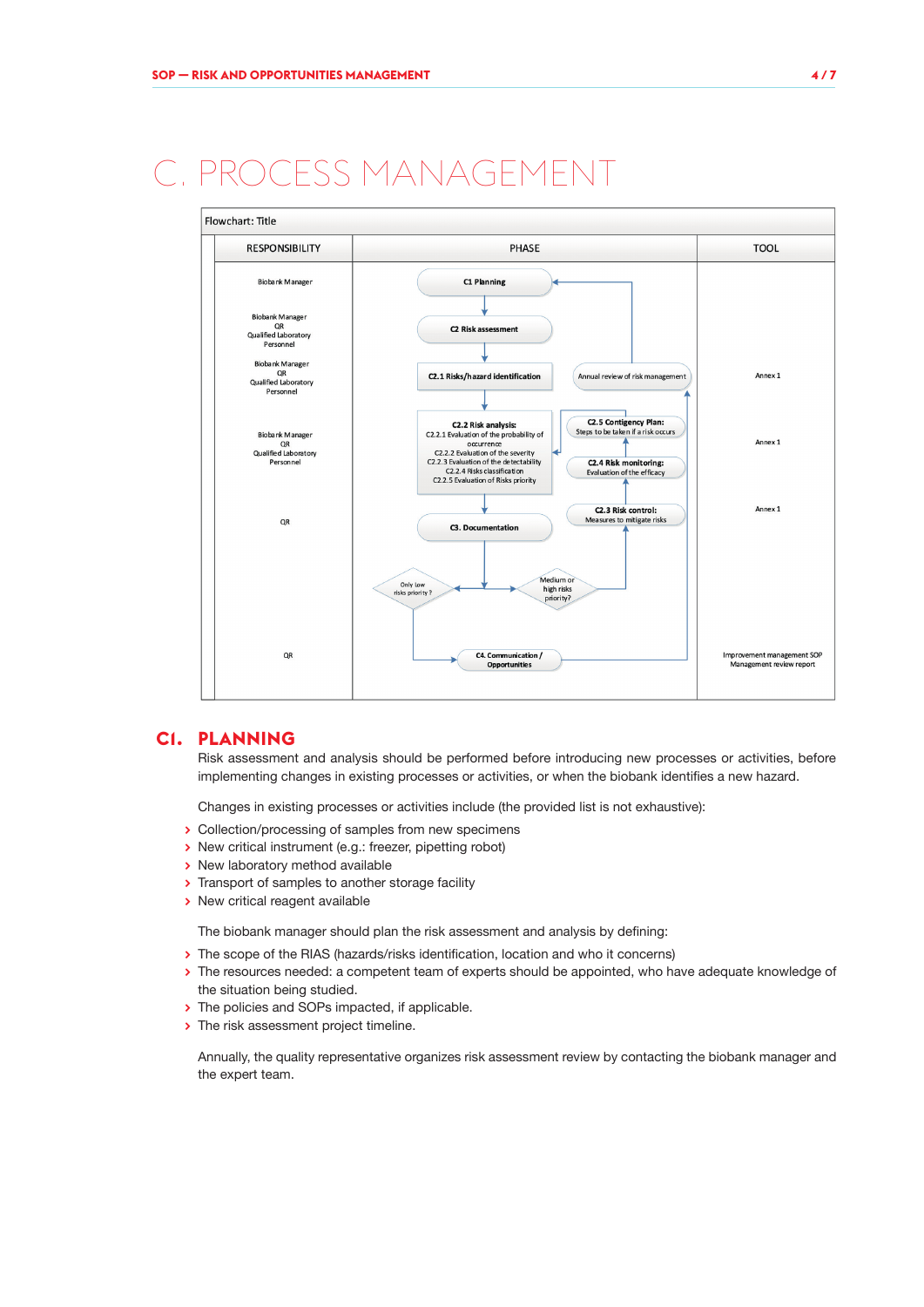## <span id="page-4-0"></span>**C2. RISK ASSESSMENT**

#### **C2.1. Hazards/Risks identification**

The expert team, including the biobank manager, organizes a brainstorm meeting to review all the biobanking processes, describes the topics (see annex 1) and identifies the related hazards/risks. Using a fishbone diagram can be helpful to list all the risks to take into consideration.

Hazards include (the provided list is not exhaustive):

- **>** Natural disasters (e.g.: flooding, fire)
- **>** Biological/chemical hazards (e.g.: pandemic diseases)
- **>** Workplace accidents
- **>** Intentional acts (robbery, etc.)
- **>** Technological hazards (data breach, lost database connection, power outage, etc.)
- **>** Interruptions in the supply chain
- **>** A negative public opinion about biobanking
- **>** Decrease of samples requests from research groups
- **>** Decrease of participant rate
- **>** Increasing biobanking and research costs

Corresponding risks should be determined as the chance that these hazards could cause harm.

#### **C2.2. Risk Analysis**

#### C2.2.1. Evaluation of the probability of occurrence

The probability of occurrence is assessed and assigned in one of the following three categories:

- **>** Low: The probability, that the risk occurs, is improbable.
- **>** Medium: The probability, that the risk occurs, is partially probable.
- **>** High: The probability, that the risk occurs, is probable.

#### C2.2.2. Evaluation of the severity

The severity is assessed and assigned in one of the following three categories:

- **>** Low: The impact of the risk has no influence or only a limited influence. Long term damage cannot occur.
- **>** Medium: The impact of the risk has a moderate influence. Short to medium term damage can occur.
- **>** High: The impact of the risk has a significant and negative influence. Serious short- and long-term consequential damage can occur.

#### C2.2.3. Evaluation of the detectability

The risk detection is assessed and assigned in one of the following three categories:

- **>** High: The probability, that the risk is detected, is always possible.
- **>** Medium: The probability, that the risk is detected, is partially possible.
- **>** Low: The probability, that the risk is detected, is improbable.

#### C2.2.4. Risk classification

After evaluating the risk probability and severity, the risk classification is assessed, for example according to following matrix:

|                      |        | <b>Risk probability</b> |              |              |
|----------------------|--------|-------------------------|--------------|--------------|
|                      |        | Low                     | Medium       | High         |
|                      | High   | Risk class 2            | Risk class 1 | Risk class 1 |
| <b>Risk severity</b> | Medium | Risk class 3            | Risk class 2 | Risk class 1 |
|                      | Low    | Risk class 3            | Risk class 3 | Risk class 2 |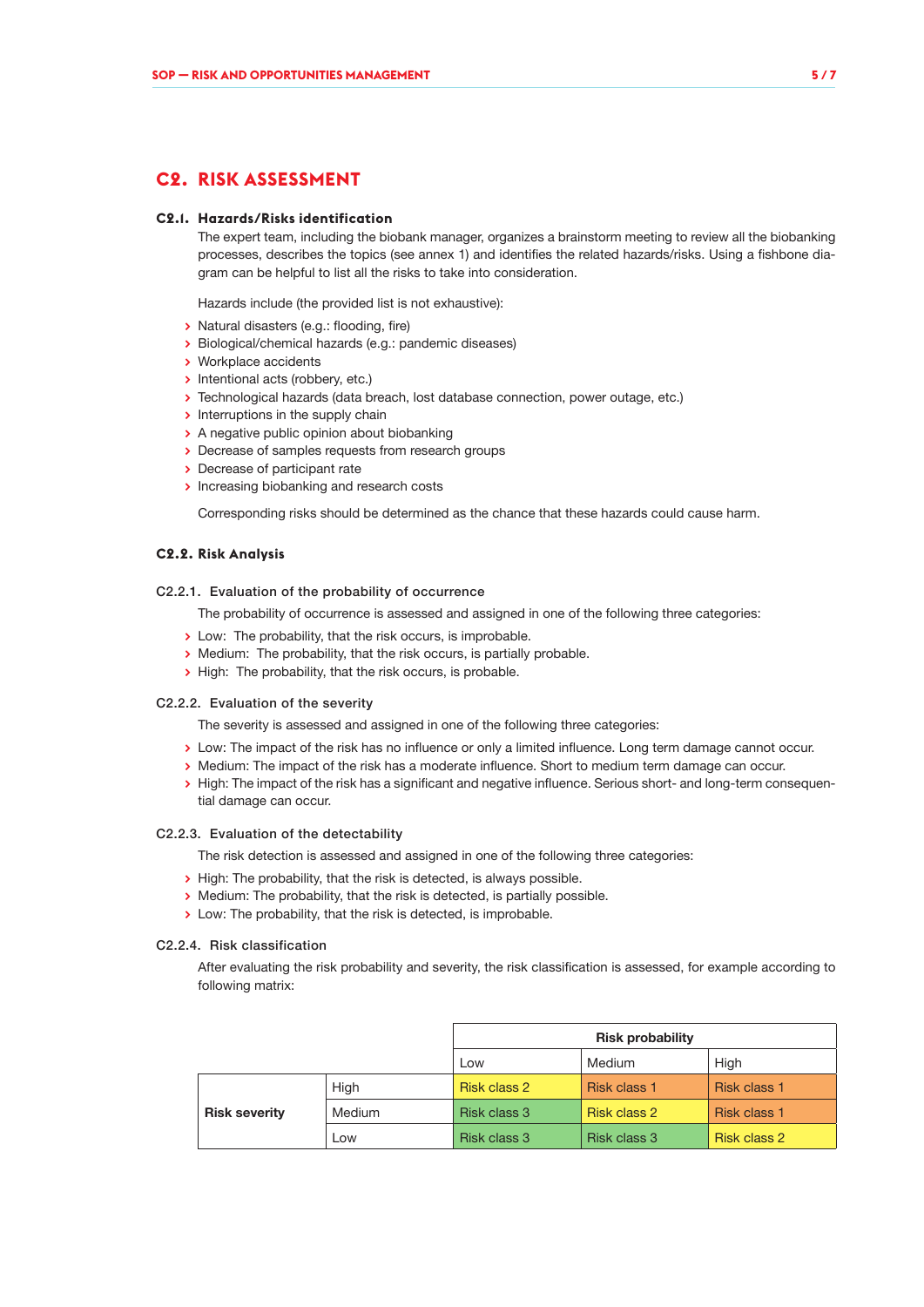#### <span id="page-5-0"></span>C2.2.5. Evaluation of the risk priority

The risk priority is determined by a combination of the risk class and risk detection, for example according to the following matrix:

|                   |   | <b>Risk detectability</b>                 |                                           |                           |
|-------------------|---|-------------------------------------------|-------------------------------------------|---------------------------|
|                   |   | High                                      | Medium                                    | Low                       |
|                   |   | Medium risk priority   High Risk priority |                                           | <b>High Risk priority</b> |
| <b>Risk class</b> |   | Low risk priority                         | Medium risk priority   High Risk priority |                           |
|                   | 3 | Low risk priority                         | Low risk priority                         | Medium risk priority      |

#### **C2.3. Risk control**

The expert team propose actions to prevent identified hazards from occurring or to mitigate the risks (see Annex 1). In particular, risks priority is used to decide when actions are specifically required:

- **>** Actions to mitigate Risks with high priority are mandatory
- **>** Actions to mitigate Risks with medium priority are recommended
- **>** Risks with low priority do not require specific actions

The Quality representative appoint a responsible person to put in place each mandatory and recommended actions following the risk analysis, with a target date.

#### **C2.4. Risk monitoring**

At the end of the risk control process, proposed measures are reviewed and their efficacy is evaluated. For this purpose, a new risk analysis is performed according to ch. 2.2 and a new classification is calculated (see annex 1). New actions are proposed if needed.

#### **C2.5. Contingency plan**

Following the risk analysis, a contingency plan is prepared, describing the steps to follow if a risk really occurs, in order to reduce its impact by rapid action. The contingency plan details who will be involved, what must be done and when, where will the plan take place, and how it will be executed.

### **C3. DOCUMENTATION**

Risk assessment is documented according to annex 1. QR is responsible to summarize the results obtained (risks scoring and proposed measures) in a risk assessment report for the expert team.

### **C4. COMMUNICATION / OPPORTUNITIES**

QR integrates results described in the Risk assessment report to the annual management review, as a basis for improvement management. Arising opportunities are evaluated in the frame of the management review.

Annually, the risk assessment and analysis are updated if needed. Novel as of yet unidentified risks are included.

# **C5. QUALITY CONTROL**

NA